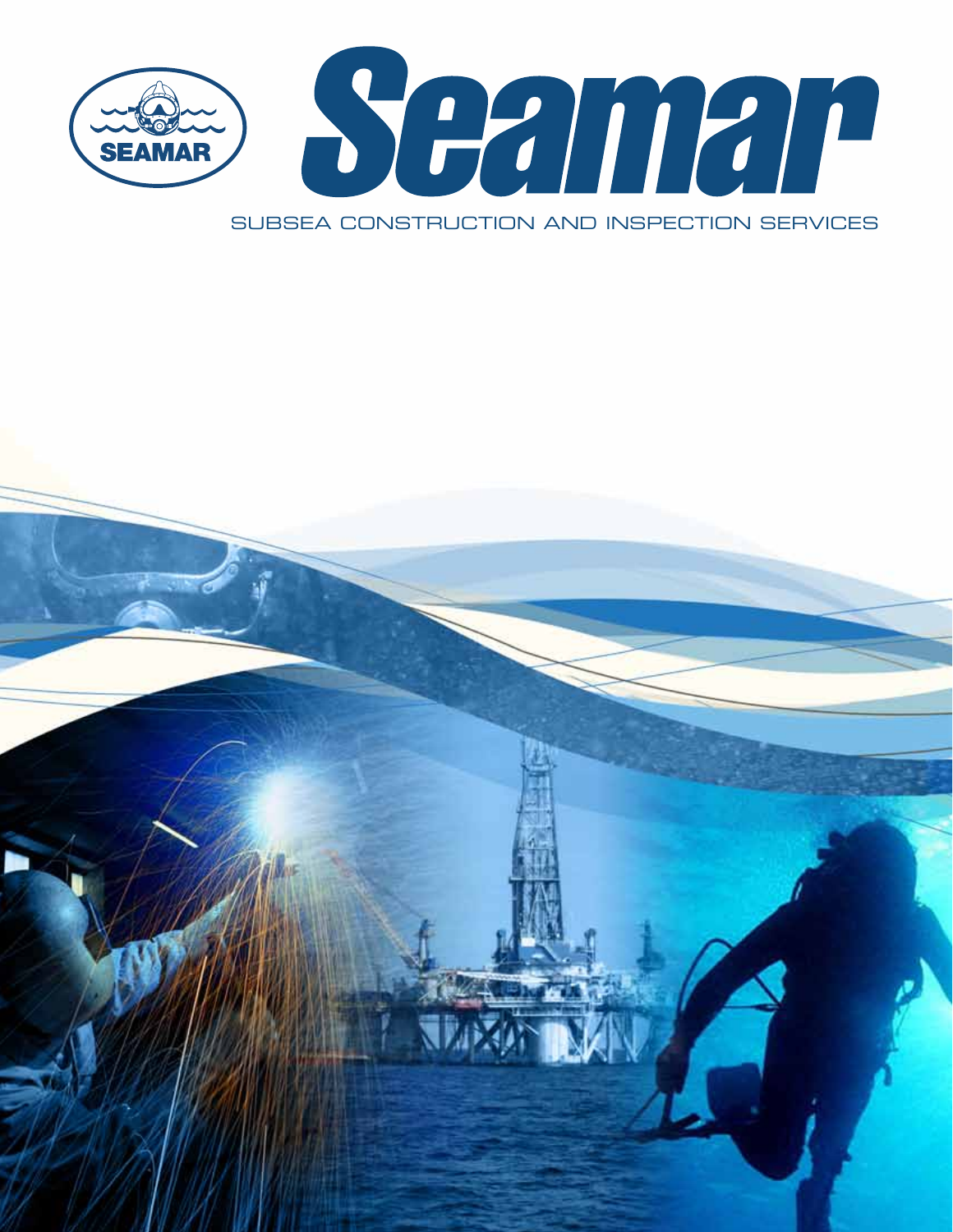

# Seamar

# **About our Company**

Seamar is a leading provider of subsea construction and inspection services to the domestic and international oil and gas industries operating at water depths up to 300 feet in the Gulf of Mexico select global markets. Seamar's subsea services include the installation, maintenance, inspection, repair and decommissioning of underwater pipelines, shallow water platforms, and various other subsea oil and gas infrastructures.

An independently owned and operated company, Seamar is headquartered in Houston, Texas USA and employs over 200 highly skilled offshore and onshore personnel throughout its locations in Texas, Florida and Mexico.

## **Gulf of Mexico USA Operations**

Seamar's 45,000 square foot facility in Houston, TX USA serves as the company's headquarters as well as the operations hub for all the U.S. Gulf of Mexico projects. The company's executive management office from this location as well as key departmental personnel from Seamar's project management, operations, human resource and sales/marketing personnel.

## **Mexico Operations**

Seamar's multi-million dollar Mexico operation employs over 80 offshore personnel serving the major subcontractors in the Cantarell Field. Centrally located in Cuidad del Carmen, Mexico, our 25,000 square foot Mexico facility is complete with a warehouse, departmental offices and company-owned trucking.

## **Florida Operations**

Our Florida office offers a wide variety commercial diving services specifically catered to the inland and ship husbandry markets in and around the Florida area. Strategically located in Miami, Fl, Seamar's Florida Operations is well positioned to manage the high demand of the international and domestic cruise line industry as well as various underwater construction projects managed by city, state and federal authorities.

Miami, FL.

**Cuidad Del Carmen** 

Houston. TJ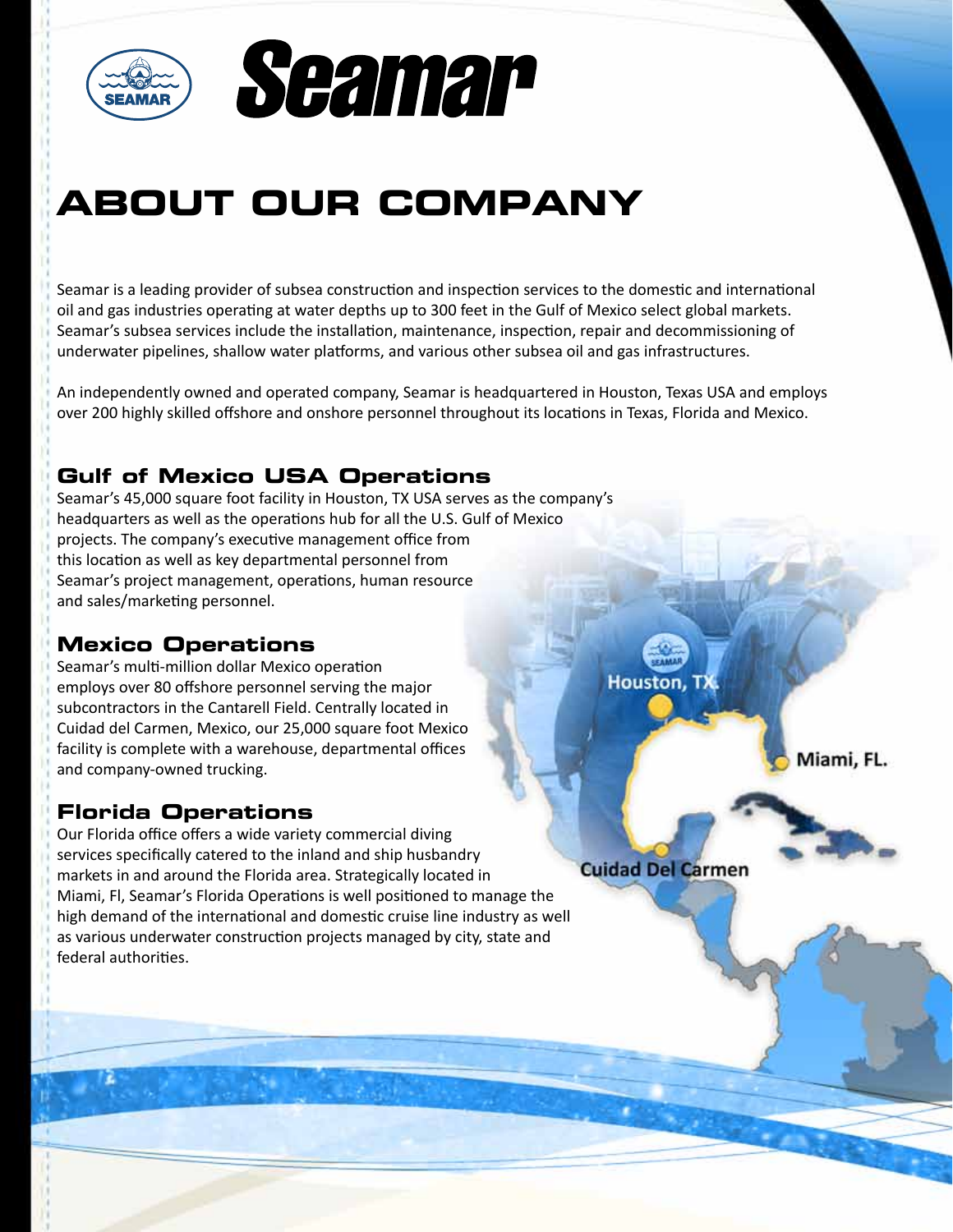## **Health, Safety and Environment (HSE)**

The Seamar Health, Safety and Environment (HSE) philosophy is to manage all work activities using a strategic HSE process founded on management's commitment to safety, supervisorial accountability and personnel responsibility. Seamar will continue to facilitate a process based upon safe and correct behaviors, appropriate levels of training, domestically and internationally recognized standards, fairness and a measured system of HSE performance. Seamar's executive management believes all injuries can be prevented and that pollution to our environment and damage to property or equipment can be avoided. To achieve this, Seamar will:

- Foster a positive HSE focused culture throughout our organization
- Ensure that all of our people are responsible for meeting our HSE standards and will be held accountable for their individual performance, and the performance of those working under their supervision
- Treat the HSE aspects of any work activity with equal value to commercial, production, and quality aspects
- Support the identification of hazards and assessment of risks in work activities
- Encourage the reporting of unsafe acts and conditions and the actions to improve HSE performance
- Endeavor to minimize the environmental impact of our activities by preventing pollution and waste
- Provide adequate resources and training to ensure work is carried out safely and professionally
- Investigate all events where injuries, damage to property or the environment has occurred including all near miss incidents where there was a high potential to cause injury or damage
- Ensure that actions are taken to correct and prevent similar events from being repeated and that conclusions and recommendations are communicated in a timely manner
- Comply with applicable laws and regulations pertaining to the country of operation
- Operate a "just" system of dealing with safety infringements

#### **Certifications/Training:**

- Association of Diving Contractors International (ADCI)
- International Marine Contractors Association (IMCA)
- Veriforce
- ISNetworld
- Safegulf
- U.S. Army Corps of Engineers
- (OSHA)

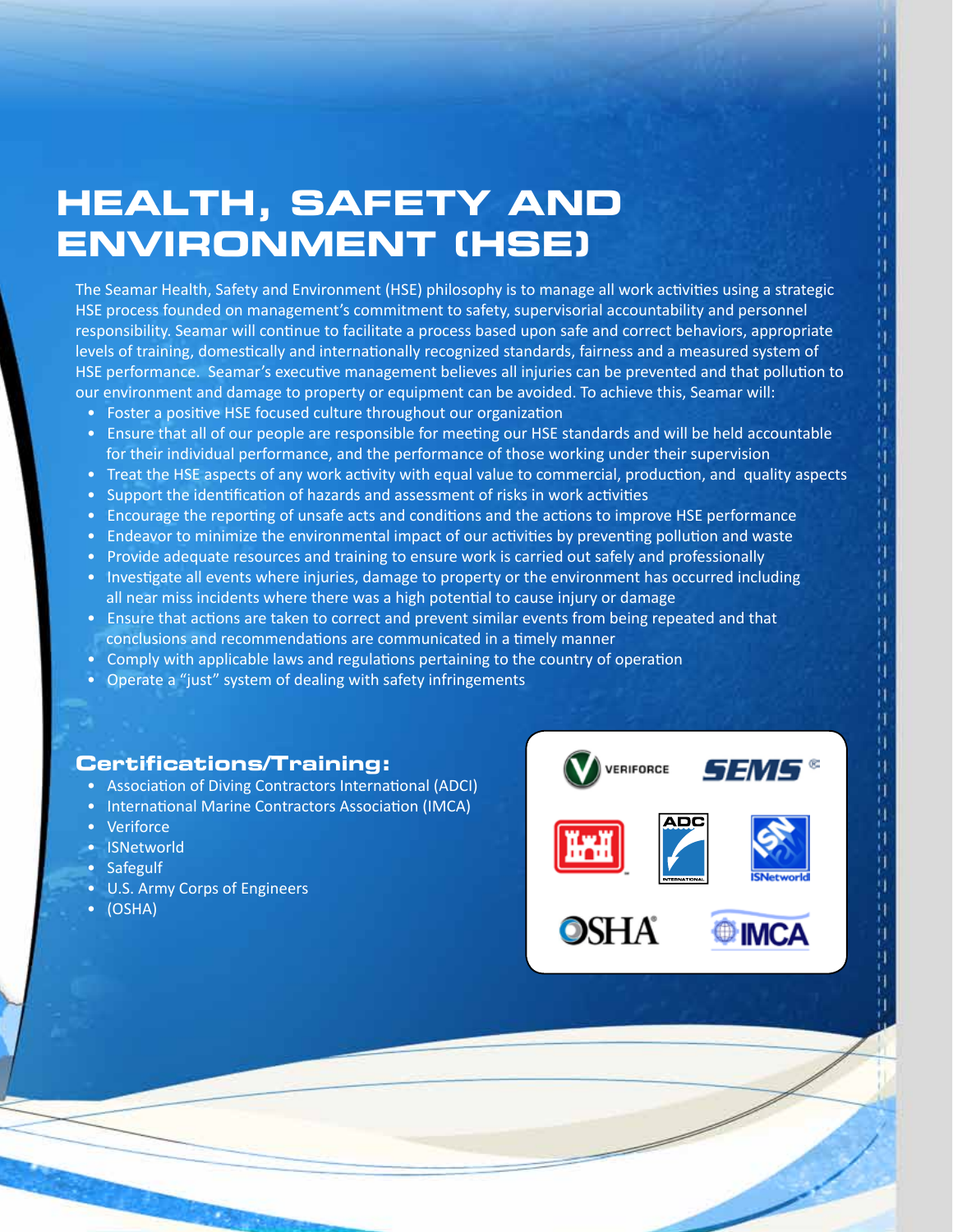

# Seamar

# **subsea services**



- Shallow Air Packages 0 to 50 ft.
- Deep Air Packages 50 150 ft.
- Mixed Gas Packages  $-150 300$  ft.

## **Offshore Diving**

- Inspection, Maintenance & Repair of subsea infrastructures & production facilities
- Pipeline repairs & abandonments
- Wellhead Installations, Repairs & Abandonments
- Level II, III & IV Platform Inspections
- Riser Clamp, Riser Installations & Abandonments
- Underwater Burning & Welding
- Rig Support & Rig Move Site Surveys
- Pipeline and Platform Anode Retrofits
- Subsea Valve Operations
- Site Clearance & Debris Removals
- Well Stub Removals
- Conductor Stub Repairs & Removals
- Subsea Tie-Ins
- Subsea Tree Installations

## **Inland Diving**

- Pipeline inspections
- Underwater cutting/welding
- Underwater construction
- Dock inspection, repair & construction
- Lake/river pipeline crossings
- Potable water tanks/towers
- Bridges & harbors
- Pulp and paper mills
- Conventional & nuclear power plants
- Sediment/shell removal
- Intake inspections & cleanings
- Sheet pile work

## **Ship Husbandry**

- Documented ship inspection
- UWILD surveys & inspections
- Underwater ship repair & maintenance
- Propeller cleaning & polishing
- Hull cleaning
- Marine salvage

**ABS ClassNK** 

## **Class Certifications**





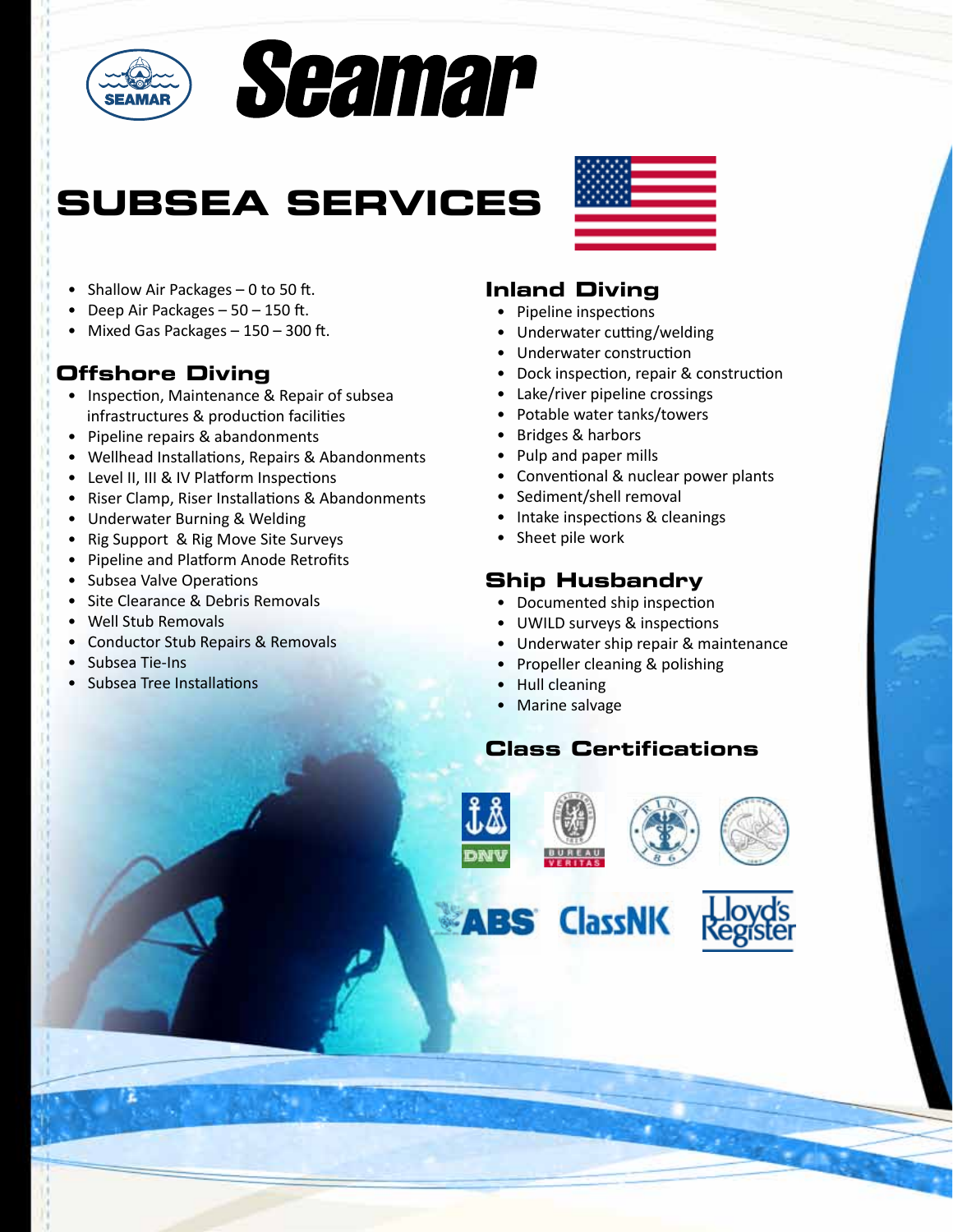## **ROV Services**

Seamar has established a versatile fleet of reliable remotely operated vehicles (ROV) systems to meet the demands of the offshore energy industry. With systems ranging from observation class to work class, Seamar's ROV services include:

- 
- 
- 
- Offshore Platform Inspections & Surveys Cathodic Protection Readings
- 
- Pier, Piling and Bulkhead Inspection
- Dive Support Inspections & Surveys
- Search & Rescue Operations Geological/Geophysical Surveys
- Insurance Surveys extending the Construction & Intervention
	-
- Research Projects Salvage & Decommissioning Projects

## **DSV Support**

Seamar's vessel fleet consists of (2) 185 ft. 4-point mooring dive support vessels, or DSVs, each equipped with a 15-ton pedestal crane and a clear deck area exceeding 2,700 square feet. Each DSV is fully capable to facilitate in the platform and pipeline decommissioning process with the capability to conduct 24 hour dive operations, assist with crane operations and ultimately perform the required site clearance.

#### **DSV Seawolf** 185 ft

| Length Overall        |
|-----------------------|
| Beam:                 |
| Draft:                |
| <b>Gross Tonnage:</b> |
| <b>Deck Cargo:</b>    |
| Clear Deck Area:      |
| Crane:                |
|                       |

## **DSV Seadiver**<br>Length Overall: 185 ft.

- Length Overall: Beam: 38 ft.<br>Draft: 38 ft.<br>12 ft. Draft: Gross Tonnage: 270 tons Deck Cargo: 250 long tons Clear Deck Area: 112 ft. x 32 ft. Crane: 15 ton pedestal
- 38 ft.  $12$  ft. 270 tons 250 long tons 112 ft. x 32 ft. 15 ton pedestal





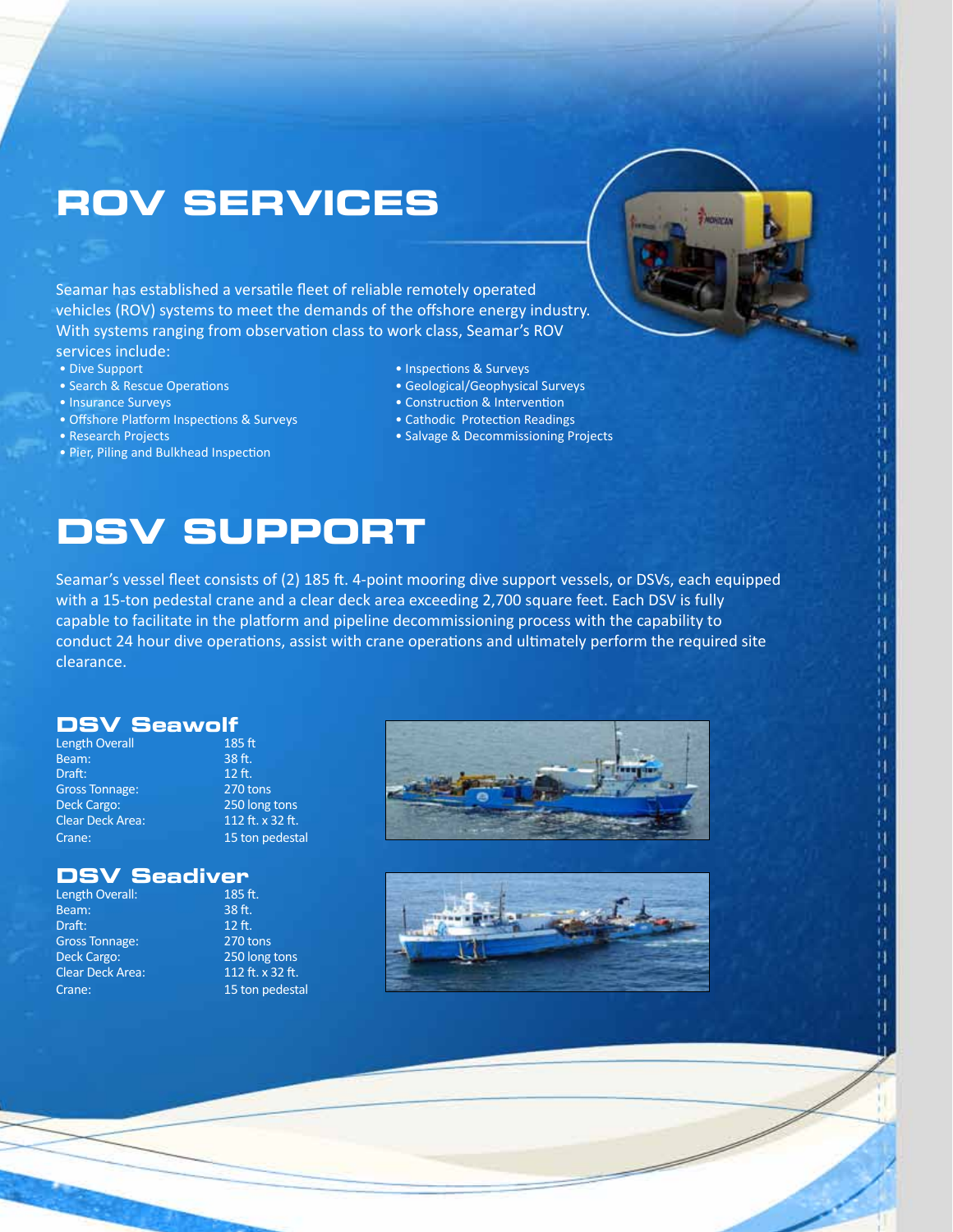

# Seamar

## **Decommissioning Services**

Seamar's decommissioning experience extends into the turnkey removal of offshore platforms, caisson and well stub removals, and the abandonment of subsea pipelines ranging in diameter from 2 inches to 36 inches. With 15 years of plugging and abandonment experience in the GoM shallow water market, Seamar offers cost-effective decommissioning services that include the following:

- Project Planning
- Project Management and Execution
- Complete Asset Management
- Third-Party Liaison Correspondence
- Benchmark Deliverables and Timelines

Our objective is to provide operators and offshore asset managers a risk-free alternative in the removal of non-producing offshore and subsea assets that follow the typical abandonment cycle. From well abandonment to site clearance verification, Seamar's decommissioning services extend to the project planning, management and execution of the following:

- Well plugging and abandonment
- High and low pressure filtration systems
- Caisson and well stub removals
- Pipeline abandonments
- Platform removals
- Conductor cutting and removal
- Site clearance verification

#### **Track Record**

- 15 Years as a Quality Subsea Service Provider in the Gulf of Mexico
- Planned, Managed and Executed Over 200 Decommissioning Projects in the Shallow Water GoM Market
- Wide Array of Decommissioning Equipment Solutions that are Project Specific and Custom-Fit
- Stellar Safety Record with Seamar's Annual TRIR Average 60% Below Industry Average
- Extensive Customer Base Among Independent Operators and Engineering Firms Both International & Domestic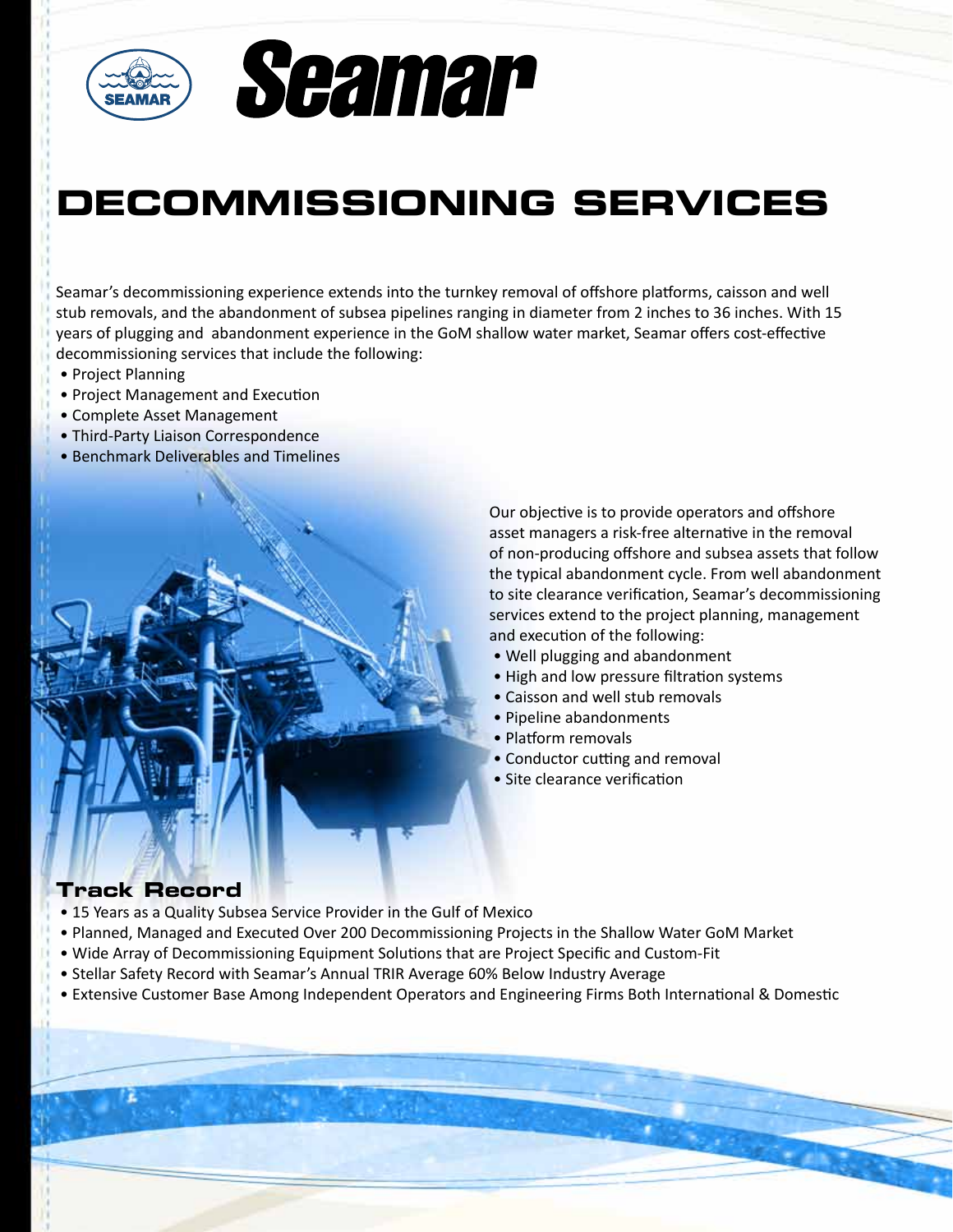## **Seamar Divers Mexico**



Seamar Divers Mexico is an established provider of construction, inspection and maintenance services to offshore energy sector of Mexico operating in water depths up to 300 feet via certified diving personnel. Founded in 2003, Seamar Divers Mexico is headquartered in Cuidad del Carmen, Campeche Mexico and employs over 80 offshore personnel and approximately 50 onshore personnel.

## **Subsea Construction Services:**

- Platform Inspections
- Installation and Removal of Anodes
- Underwater Cutting & Hyperbaric Welding
- Drilling Rig Support
- Industrial Verification of Subsea Infrastructure Installations
- Marine Salvage & Recovery
- Subsea Tree Installations
- Cathodic Protection Surveys
- NDT Inspections
- Subsea Valve Operations

## **Subsea Services:**

- Air to Deep Gas Diving (300 ft. maximum water depth)
- Inspection, Maintenance and Repair of Underwater Pipelines
- Drilling Rig Support
- ROV Services (Observation, Inspection and Work Class)
- Subsea Cable Installation and Repair
- Riser and Riser Clamp Installation
- Anode Installation and Repair
- Underwater Burning and Welding
- Diving Support for Marine Construction
- Platform Inspections
- NDT Services

**Cantarell Field**